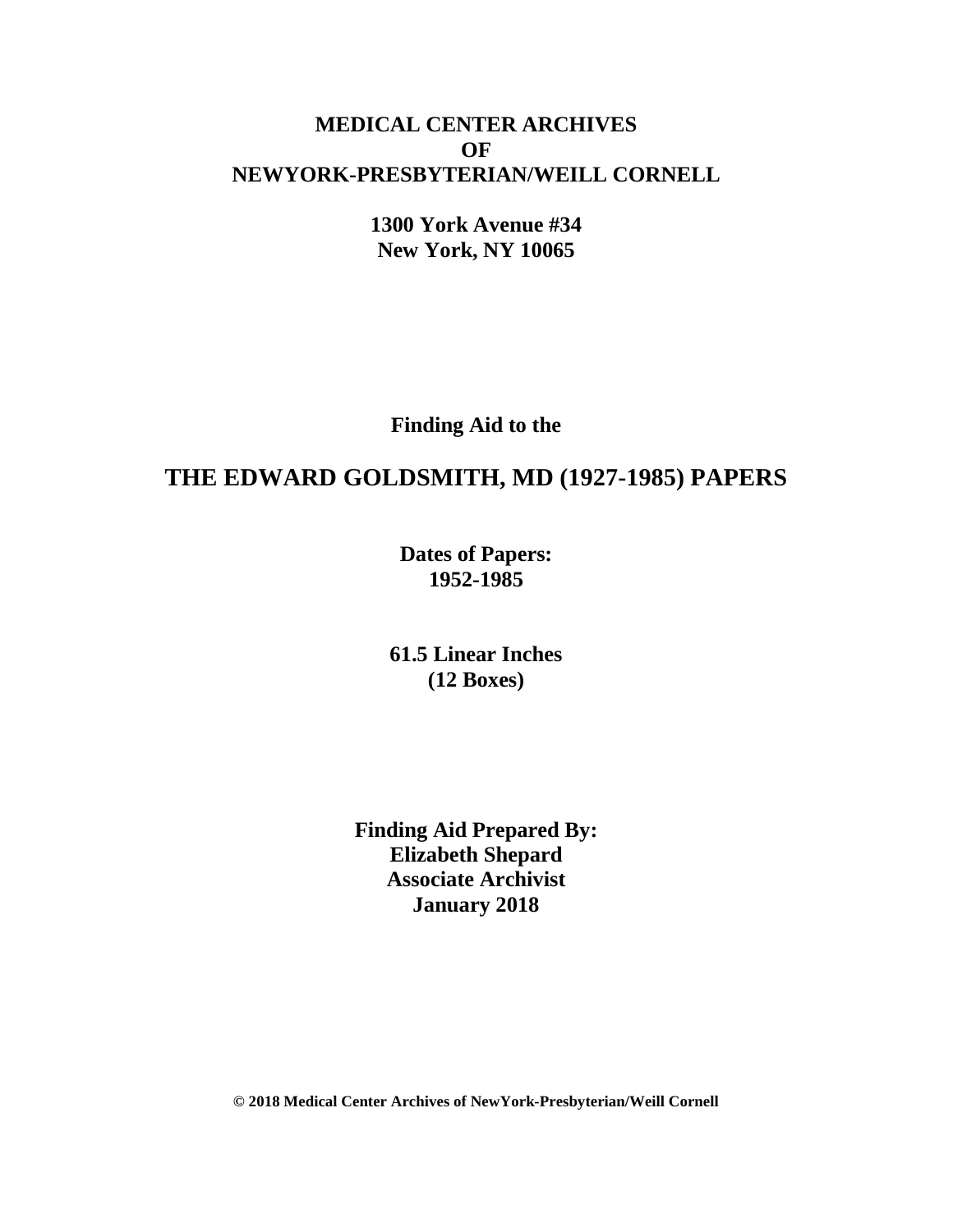## **PROVENANCE:**

This collection compiles two separate donations. One collection of reprints and speeches was pulled from the biography files to create a new collection in April 3, 2006. The larger collection was donated by the Goldsmith Family on 8/10/2017.

# **ADMINISTRATIVE/BIOGRAPHICAL NOTE:**

Dr. Goldsmith was born in Far Rockaway, N.Y. on November 13, 1927. He received a A.B. from Cornell University in 1947 and M.D. from Cornell University Medical College in 1950. He served his residency at New York Hospital. He joined the faculty/staff in 1958-1959 in the Department of Surgery.

In his clinical work in the Department of Surgery, he specialized in cardiovascular surgery and kidney transplantations. He participated in the development of the Atrial Well, an early method for open heart surgery. He was the director of the kidney transplant program at The New York Hospital. He also collaborated with Dr. Benjamin Kean on developing a surgical treatment for schistosomiasis, an intestinal parasite.

Dr. Goldsmith was interested in the use of primates in medical research. He was involved in establishing the Laboratory for Experimental Medicine and Surgery in Primates, an interinstitutional laboratory in Sterling Forest, NY, and served as the laboratory chairman of Utilization Committee. He was very active in professional organizations related to use of primates in medical research including the chairman of the Committee of Scientists for the Use of Primates in Medical Research and the co-chairman of the Conferences on the Experimental Medicine and Surgery in Primates. He published numerous articles including the series on Primates in Medicine.

He died on June 11, 1985 of leukemia.

## **SCOPE AND CONTENT NOTE:**

The collection focuses on Dr. Edward Goldsmith's work in the field of primatology in medicine. The collection has been divided into five series: Administrative Files, LEMSIP (Laboratory for Experimental Medicine and Surgery in Primates (1964-1981) Correspondence (1968-1984), Professional Activities (1966-1984), Research (1965-1985), and Speeches, Manuscript, and Reprints (1952-1984).

## **CONDITIONS GOVERNING ACCESS:**

The collection is open to researchers. A few files are restricted and noted in red.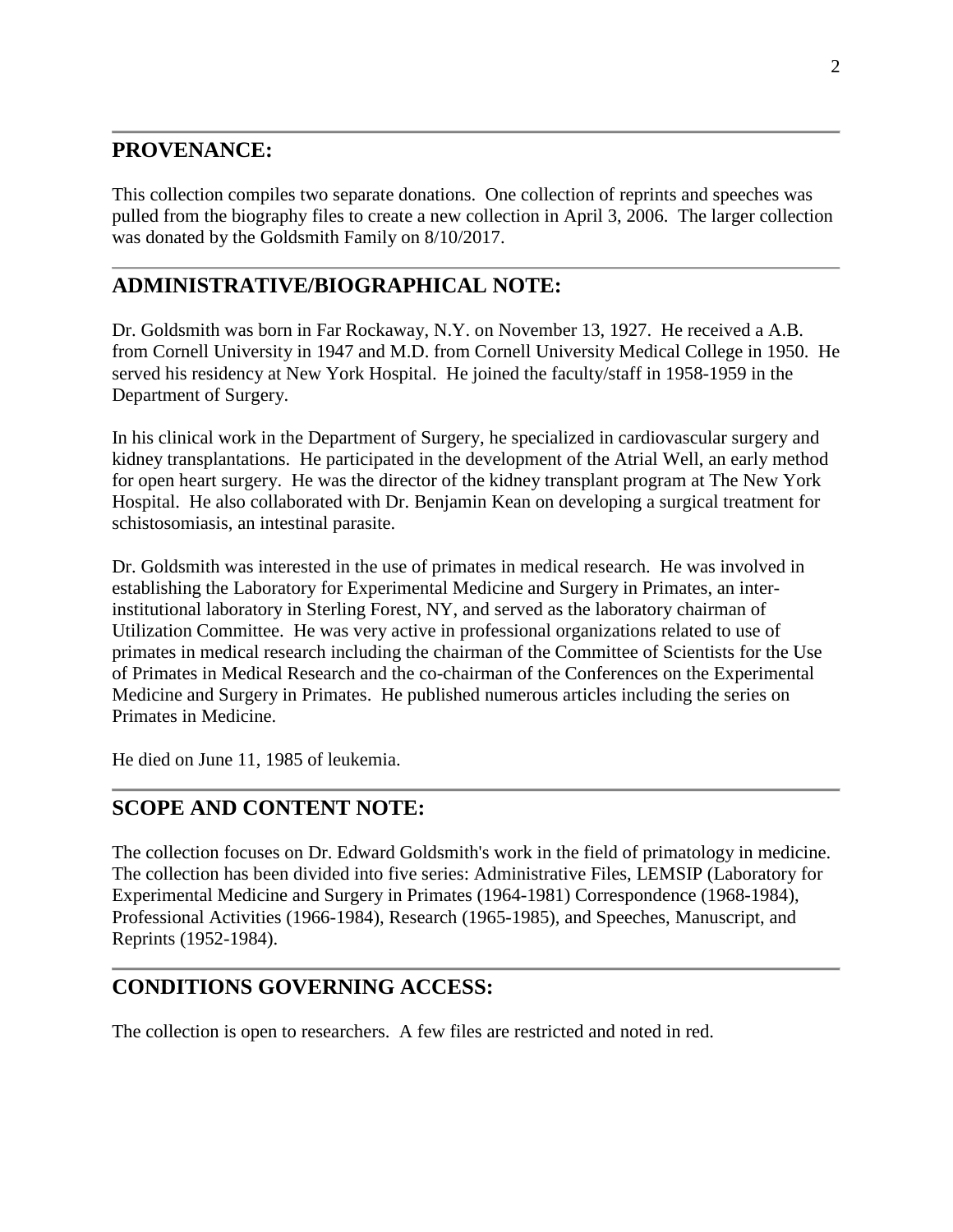# **LANGUAGE OF MATERIAL:**

English.

## **PREFERRED CITATION:**

Item Name or Identification; Box #, Folder #; Edward Goldsmith, MD (1927-1985) Papers, 1952-1985 (Medical Center Archives of NewYork-Presbyterian/Weill Cornell, New York, NY).

## **BOX AND FOLDER LIST:**

#### **Series I: Administrative Files, LEMSIP, 1964-1981**

This series, arranged alphabetically, pertains to the administration and development of the Laboratory for Experimental Medicine and Surgery in Primates.

### **Box 1: Series I, Administrative Files, LEMSIP, 1964-1981**

| <b>Folder:</b> | Description:                                                |
|----------------|-------------------------------------------------------------|
| 1              | Annual Report, 1969                                         |
| $\overline{c}$ | Annual Report, 1970                                         |
| 3              | Articles, 1967-1980                                         |
| 4              | Budget, 1978                                                |
| 5              | Contributions, 1975                                         |
| 6              | Cross Circulation, 1969                                     |
| 7              | Dean's Committee on Primates, 1967-1974                     |
| 8              | Distribution of Major Primate Research Facilities, ca. 1968 |
| 9              | Elective Courses, 1971                                      |
| 10             | Forms, undated                                              |
| 11             | Friends of LEMSIP, 1970s                                    |
| 12             | Fundraising, 1969-1971                                      |
| 13             | General Faculty Council, 1973                               |
| 14             | Laboratory Animal Management Nonhuman Primates, 1980        |
| 15             | Lila A. Lilly Foundation, 1981                              |
| 16             | Medical Foundation Research Report, 1971-1979               |
| 17             | Medico-Legal, 1964 (HIPAA)                                  |
| 18             | Miscellaneous, 1977-1980                                    |
| 19             | Movie, undated                                              |
| 20             | National Primate Plan, undated                              |
| 21             | New York Heart Association, 1970                            |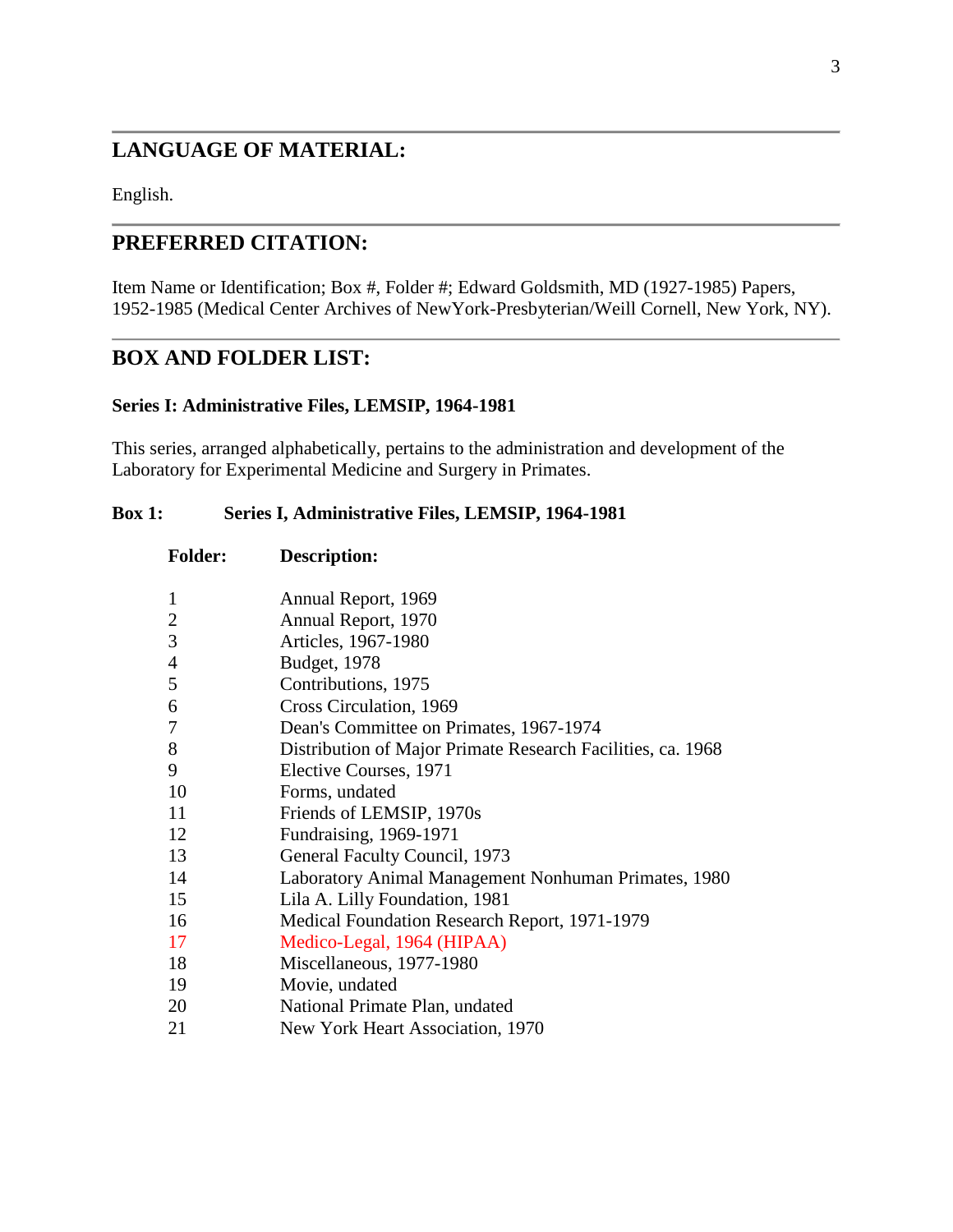### **Box 2: Series I, Administrative Files, LEMSIP, 1964-1981**

| <b>Folder:</b> | Description:                             |
|----------------|------------------------------------------|
|                | Open House, 1971                         |
| 2              | Operating Room, 1969-1970                |
| 3              | <b>Oxnard Foundation</b> , 1974          |
| $\overline{4}$ | Pamphlets, 1975                          |
| 5              | Personnel, 1970-1978                     |
| 6              | Pierson Memorial Fund, 1975-1980         |
|                | Planning for Primate Facility, 1966-1967 |
| 8              | Press Conference, 1982                   |
| 9              | Primate Teaching, 1969-1973              |
| 10             | Proposal, 1966                           |
| 11             | Public Relations, 1970                   |
| 12             | State of New York, 1974                  |
| 13             | Teaching, 1970-1976                      |

### **Series II: Correspondence, 1968-2984**

**Folder: Description:**

This series, arranged alphabetically, contains correspondence regarding Dr. Goldsmith's research on primates and the development of the Laboratory for Experimental Medicine and Surgery in Primates.

### **Box 2: Series II, Correspondence, 1968-1984**

| 14 | Allen, Mrs. Ethan, 1976-1984                   |
|----|------------------------------------------------|
| 15 | Association of American Medical Colleges, 1976 |
| 16 | <b>ASPCA, 1969</b>                             |
| 17 | Axelrod, David, 1980-1981                      |
| 18 | Bennett, Ivan, 1975-1980                       |
| 19 | Blood, Benjamin, 1971-1979                     |
| 20 | Chapman, Mrs. Gilbert, 1976                    |
| 21 | Cornelius, Charles, 1982-1983                  |
| 22 | Coulston, Frederick, 1971-1972                 |
| 23 | Dale, Chalmers, (Mr. & Mrs.), 1976-1978        |
|    |                                                |

## **Box 3: Series II, Correspondence, 1968-1984**

#### **Folder: Description:**

- D'Amato, Alphonse, 1982-1983
- Davis, Joseph, 1976-1979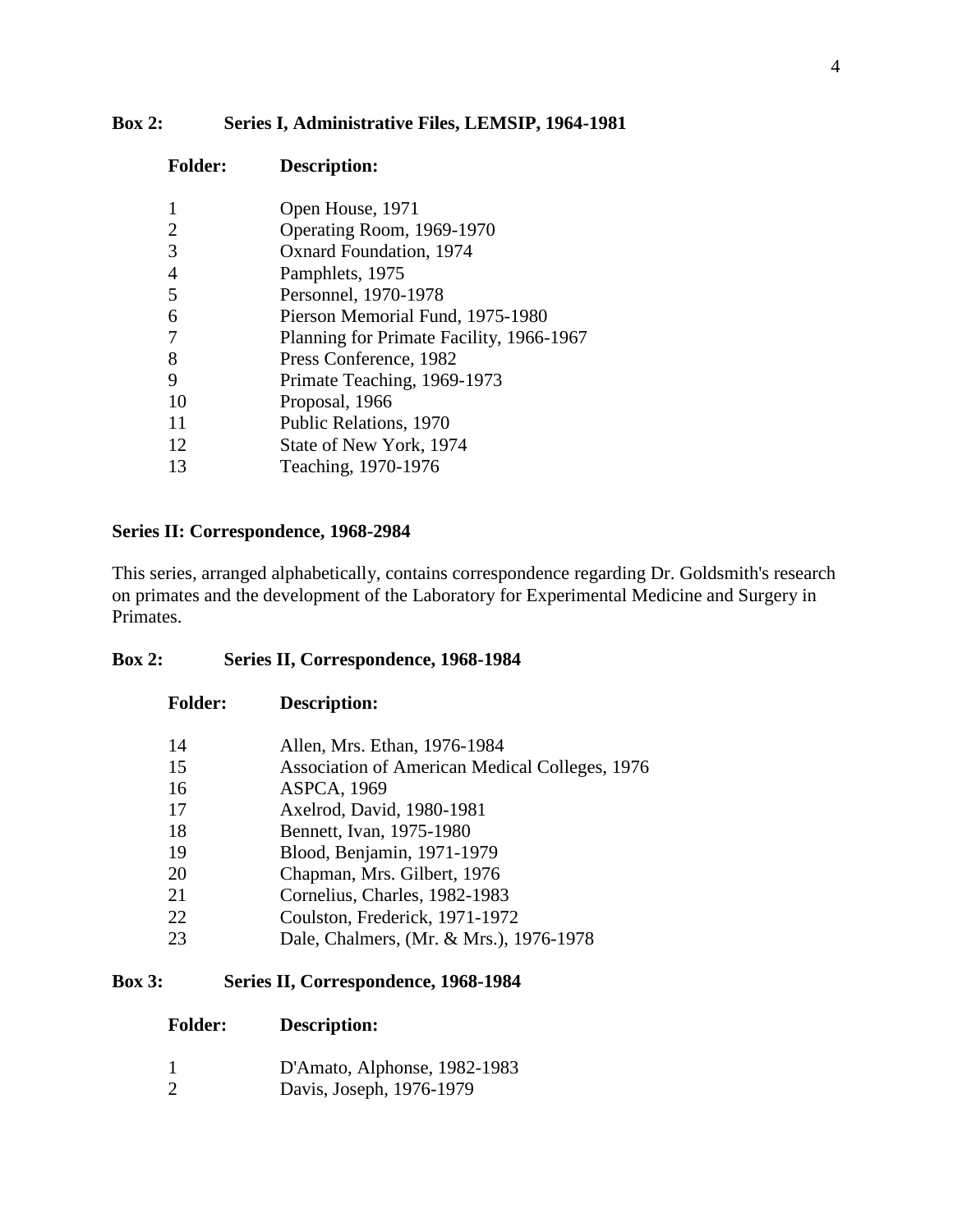| Eccles, George, 1981                     |
|------------------------------------------|
| Holloman Air Force Base, 1969-1970       |
| Ketchum Inc, 1972-1973                   |
| Klumpp, Theodore, 1973                   |
| Kratochvil, Clyde, 1968-1976             |
| Lapin, Boris, 1976                       |
| Lellehei, C. Walton, 1969                |
| McCloskey, Francis, 1970                 |
| McGee, Daniel, 1969                      |
| McMillan, G. C., 1972-1973               |
| Miscellaneous Correspondence, 1972-1984  |
| Moor-Jankowski, J, 1966                  |
| Moynihan, Daniel, 1980                   |
| National Science Foundation, 1970        |
| Ottinger, Richard, 1970                  |
| Polster, Nathaniel, 1982-1984            |
| Primate Conservation, 1970               |
| Reynolds, Herbert, 1979                  |
| Rousselot, Louis, 1969-1970              |
| Rule, Colter, 1969-1970                  |
| Sachs, Jeffrey, 1981-1982                |
| Save the Chimps, 1969                    |
| Spiegel, Arnold, 1975                    |
| Southwick, Charles, 1975                 |
| Weicker, Lowell, 1975                    |
| Weizmann Institute of Science, 1970-1974 |
| Wilson, Malcom, 1974                     |
|                                          |

### **Series III: Professional Activities, 1966-1984**

This series, arranged alphabetically, documents Dr. Goldsmith's professional activities in the field of primatology and medical research included the Committee of Scientists for the Use of Primates in Medical Research and the Conferences on Experimental Medicine and Surgery in Primates.

### **Box 4: Series III, Professional Activities, 1966-1984**

| <b>Folder:</b> | <b>Description:</b>                                                                    |
|----------------|----------------------------------------------------------------------------------------|
|                | Ad Hoc Committee on Primate Research, 1966                                             |
| $\overline{2}$ | Committee of Scientists for the Use of Primates in Medical Research,<br>1966-1970      |
| 3              | Conference (First) on Experimental Medicine and Surgery in Primates,<br>New York, 1967 |
| 4-5            | Conservation of Species, 1969-1978                                                     |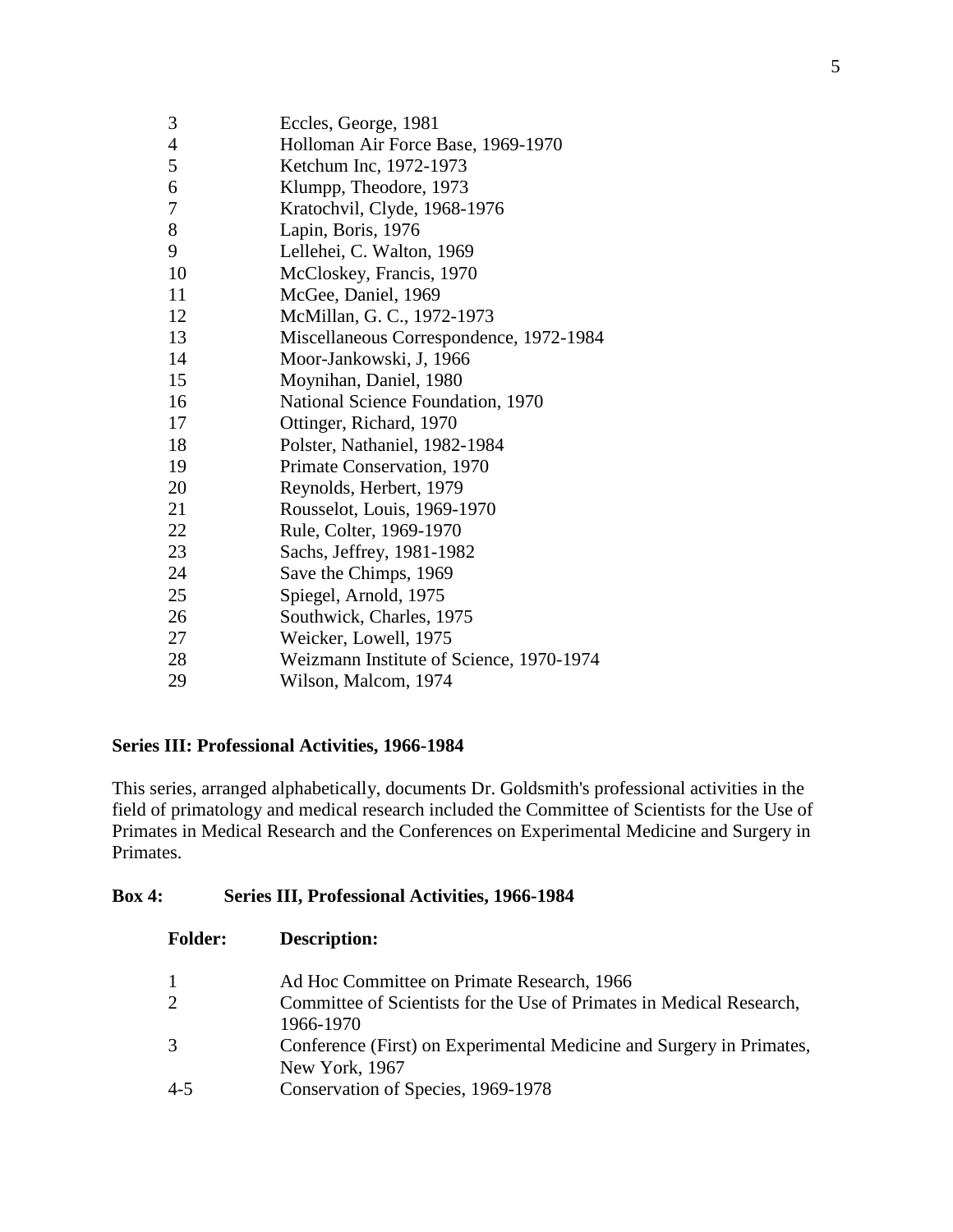| 6 | European Symposium on Use of Non-Human Primates in Medical          |
|---|---------------------------------------------------------------------|
|   | Research, Lyon, France, 1967                                        |
|   | Fourth Conference on Experimental Medicine and Surgery in Primates, |
|   | 1972-1974                                                           |
| 8 | Institute of Laboratory Animal Resources, 1976-1980                 |

#### **Box 5: Series III, Professional Activities, 1966-1984**

|                | Interagency Primate Steering Committee, 1977-1978                       |
|----------------|-------------------------------------------------------------------------|
|                | International Primatological Society, 1966-1976                         |
|                | International Union for Conservation of Nature, 1970-1976               |
| $\overline{4}$ | LEMSIP, Utilization Committee, 1978                                     |
|                | Medical Research Council, 1976                                          |
| 6              | Miscellaneous, 1967-1984                                                |
|                | National Research Council, 1978-1979                                    |
| 8              | New York State Society for Medical Research, 1968-1971                  |
|                | Second Conference on Experimental Medicine and Surgery in Primates,     |
|                | New York, 1969                                                          |
| 10             | Sixth Congress of the International Primatology Society, Cambridge, MA, |
|                | 1976                                                                    |

#### **Box 6: Series III, Professional Activities, 1966-1984**

| <u>. viuvi 1</u> | <b>D</b> COULLDUIDE                                                   |
|------------------|-----------------------------------------------------------------------|
| 1                | Taskforce on Use and Needs for Chimpanzees, 1978                      |
| 2                | Third Conference on Experimental Medicine and Surgery in Primates,    |
|                  | Lyon, France, 1971                                                    |
| 3                | World Health Organization, Support of the Conferences on Experimental |
|                  | Medicine and Surgery in Primates, 1967-1971                           |

## **Series IV: Research, 1965-1985**

This series, arranged alphabetically, documents Dr. Goldsmith's research using primates including several National Institute of Health grants and research on hetrotransplantations.

### **Box 6: Series IV, Research, 1965-1985**

#### **Folder: Description:**

**Folder: Description:**

- 4 Associated Medical Schools of Greater New York, 1975-1977
- 5 Beth Israel Medical Center, 1981
- 6 Case Studies, 1966 (HIPAA)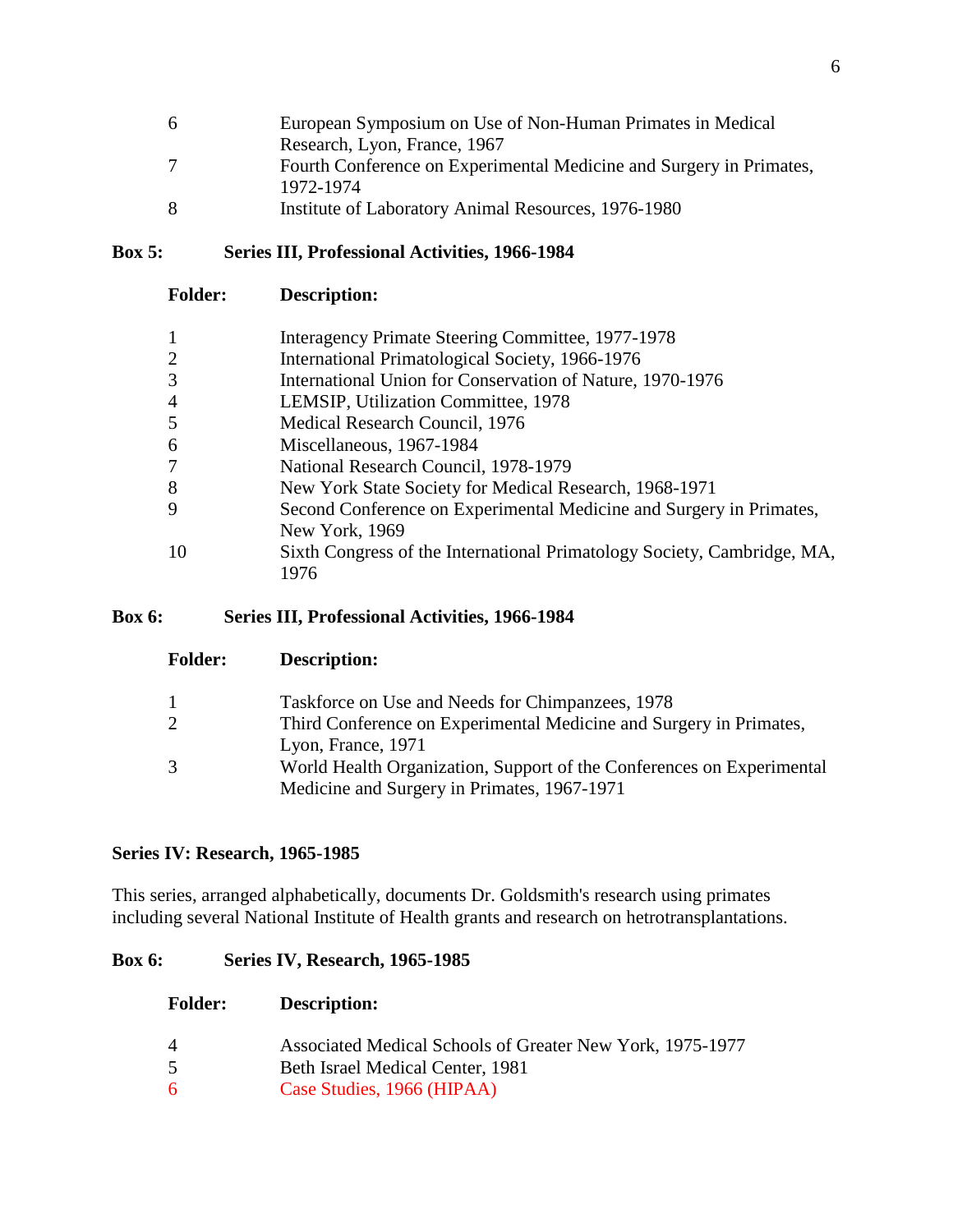- 7 Extracorporeal Filtration, 1970-1976
- 8 Hetrotransplantation, 1965-1966
- 9 Hollman Chimps, 1966
- 10 Intramural Research Program, 1973
- 11 Johnson and Johnson Study, 1979
- 12 Lilly Endowment, 1973
- 13 National Institute of Health, Grant GM12074-06, 1969
- 14 National Institute of Health, Grant Peer Review Program, 1976
- 15 National Institute of Health, Javets, Norman Grant, 1972

#### **Box 7: Series IV, Research, 1965-1985**

#### **Folder: Description:**

| 1              | National Institute of Health, Miscellaneous, 1968-1985                    |
|----------------|---------------------------------------------------------------------------|
| $\overline{2}$ | National Institute of Health, Primate Center Grant Application, 1973-1974 |
| 3              | National Institute of Health, Primate Research Resources Grant, 1968      |
| 4              | National Institute of Health, Raub, William, Grant, 1976-1982             |
| 5              | National Institute of Health, Site Visit, 1972-1973                       |
| 6.             | New York Community Trust, 1972                                            |
|                | Upjohn Company, 1973-1974                                                 |

#### **Series V: Speeches, Manuscripts, Reprints, 1952-1984**

This series, arranged alphabetically consists of speeches, manuscripts, reprints, and publications mostly regarding Dr. Goldsmith's research on using primates in medicine.

#### **Box 7: Series V, Speeches, Manuscripts, Reprints, 1952-1984**

| <b>Folder:</b> | <b>Description:</b>                                                                                                                                           |
|----------------|---------------------------------------------------------------------------------------------------------------------------------------------------------------|
|                | Alan R Liss Inc.                                                                                                                                              |
|                | "Antilymphocyte Serum Produced in Closely Related Species of<br>Baboons," 1968                                                                                |
| 10             | "Atherosclerosis in Primates: Primates in Medicine, Vol 9," Series editor:<br>Edward Goldsmith and J. Moore Jankowski and Volume Editor J. P.<br>Strong, 1976 |

#### **Box 8: Series V, Speeches, Manuscripts, Reprints, 1952-1984**

#### **Folder: Description:**

1 "The Baboon, Primates in Medicine, Vol 8," Series editor: Edward Goldsmith and J. Moore Jankowski and Volume Editor S. S. Kalter, 1973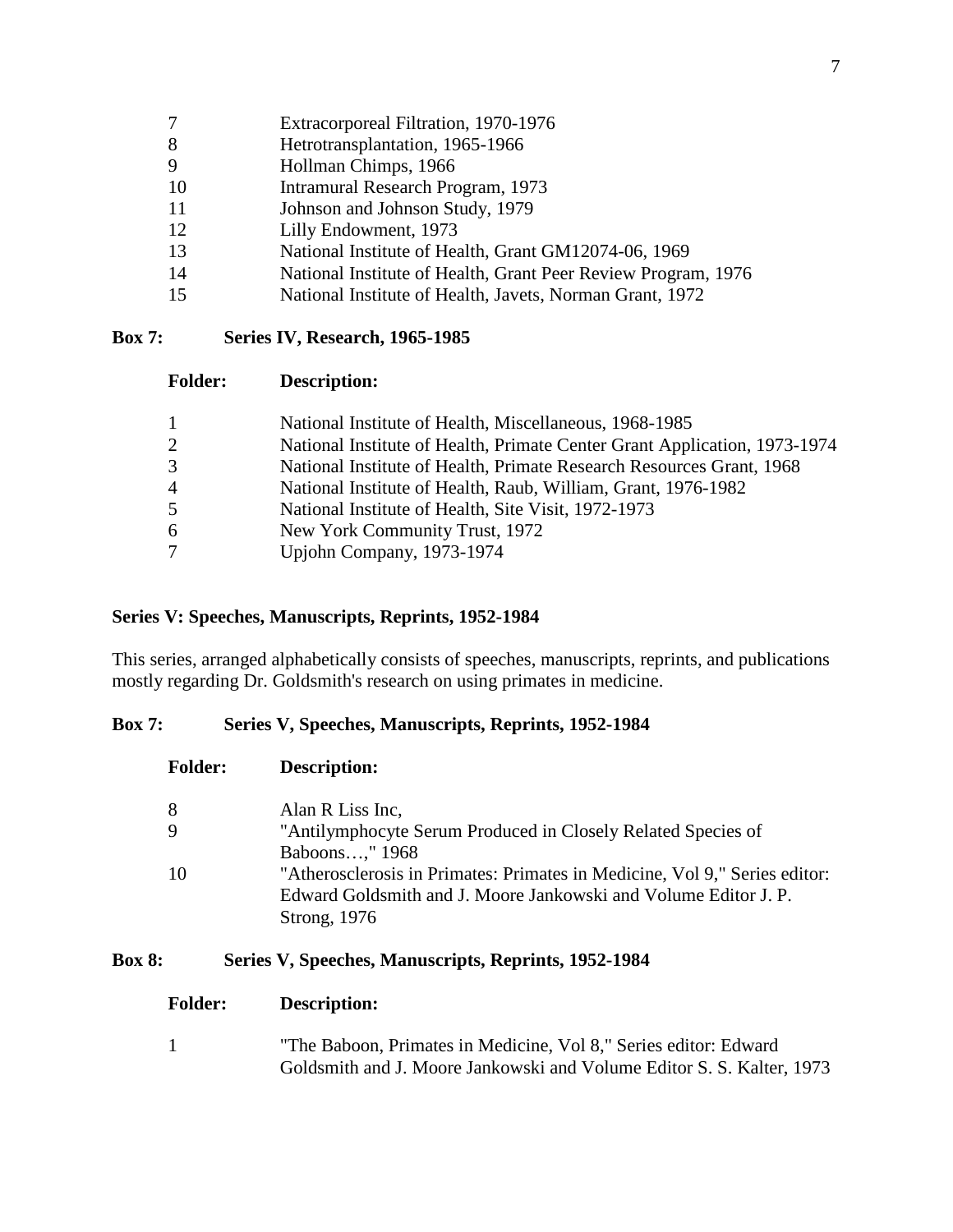| $\overline{2}$ | "Bloodclotting Mechanisms of Nonhuman Primates: Choice of the        |
|----------------|----------------------------------------------------------------------|
|                | Baboon Model to Simulate Man," 1971-1973                             |
| 3              | "Chimpanzee: Immunological Specificities of Blood, Primates in       |
|                | Medicine, Vol 6," Series editor: Edward Goldsmith and J. Moore       |
|                | Jankowski and Volume Editor Clyde Kratochvil, 1972                   |
| 4              | Clinical Transplantation Abstracts, 1966                             |
| 5              | "Conservation of Species and the Use of Primates in Medical          |
|                | Experimentation," undated                                            |
| 6              | "Cross Circulation Studies in Primates," undated                     |
| 7              | "Emboltectomy of the Renal Artery," 1967                             |
| 8              | "Exchange Transfusion of Non-Human Primates with Human Blood,"       |
|                | 1969                                                                 |
| 9              | "Extracorporeal Hemofiltration of S Haematobium in Baboons," undated |
| 10             | Journal of Medical Primatology, 1979-1980                            |
| 11             | "Maintenance of a Mortality Free Colony of Primate Animals for       |
|                | Immunological, Surgical, and Other Medical Experimentation,"         |
|                | Symposium at the Dutch Primate Center, Rijswijk, Denmark, 1969       |
| 12             | "Marmosets in Experimental Medicine, Primates in Medicine, Vol 10"   |
|                | Series editor: Edward Goldsmith and J. Moore Jankowski and Volume    |
|                | Editor Nazareth Gengozian and Friedrich Deinhardt, 1978              |
|                |                                                                      |

## **Box 9: Series V, Speeches, Manuscripts, Reprints, 1952-1984**

Science, 1968

**Folder: Description:**

| 1              | "Monitoring Heparin Effect by Bioassay: Laboratory Observations and       |
|----------------|---------------------------------------------------------------------------|
|                | Clinical Implications," 1972                                              |
| $2 - 3$        | Medical Primatology, 1972," Vols I and II                                 |
| 4              | Miscellaneous, 1967-1975                                                  |
| 5              | New England Journal of Medicine, 1975                                     |
| 6              | "The Preparation of Chimpanzee Antihuman Antilymphocyte Serum with        |
|                | Stored Lymphocytes from an Individual Donor," 1968                        |
| 7              | Primate in Medicine Series, 1969-1970                                     |
| 8              | "Report on the Projected Israeli Laboratory for Production of Conditioned |
|                | Nonhuman Primates for Science," 1971-1972                                 |
| 9              | Reprints, 1952-1984                                                       |
| 10             | Research Animals Conference, 1971-1972                                    |
| <b>Box 10:</b> | Series V, Speeches, Manuscripts, Reprints, 1952-1984                      |
|                | "Research Animals in Medicine," bound volume, 1973                        |
|                | Science, 1968                                                             |